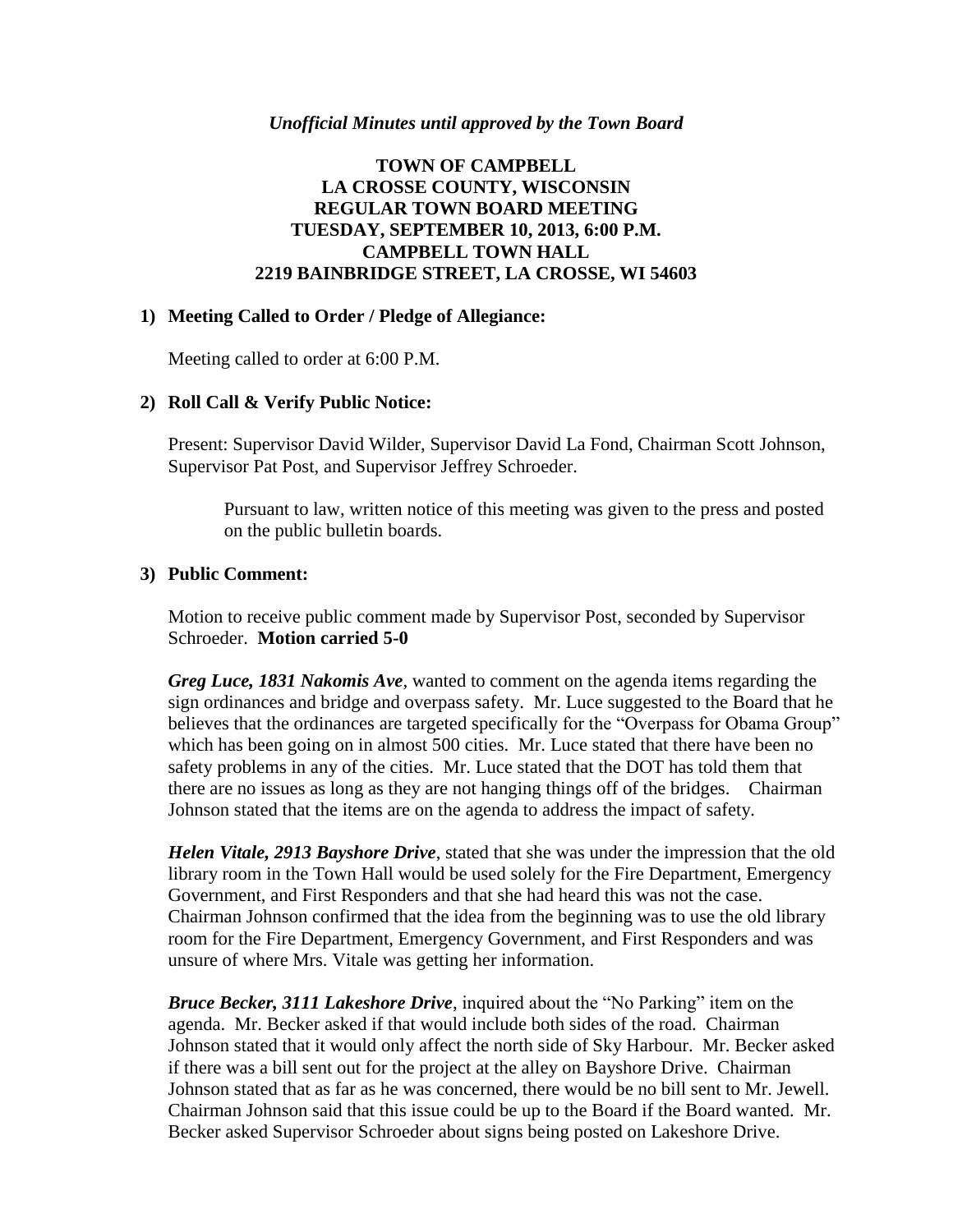Supervisor Schroeder stated that it was a County Road and the Town is unable to post signs along Lakeshore. *Gary Brauer, 3034 Youngdale Ave*, stated that 99% of the time, you would see a Bonsack truck going up Lakeshore Drive and those guys are not speeding. Chairman Johnson stated that there is a perception that large trucks are speeding in a residential area. Chairman Johnson suggested that the Police Department move a radar to the area to determine the speeds during the day.

*Donald Lecheler, 1719 Caroline Street*, asked if items (I) and (J) on the agenda were on the same issue or separate. Chairman Johnson asked Police Chief Kelemen for clarification. Chief Kelemen stated that item (I) was an amendment to create a section and that the Town's Attorney suggested creating section 11.11(G)(22) to correspond to item (I). Mr. Lecheler made comment regarding the rallies on the footbridge. Mr. Lecheler stated that he is in favor for public safety but would like to see data about why there are questions. Mr. Lecheler believes there is a partisan issue only for the reason for the ordinances. Chairman Johnson stated that the issue is for safety only and that in no way is this a partisan issue. Discussion continued between Chief Kelemen and Mr. Luce. Mr. Lecheler asked for a list of accidents that have occurred on the interstate. Chief Kelemen stated that those may be obtained at the La Crosse County Dispatch Center.

Motion to close public comment made by Supervisor Post, seconded by Supervisor Wilder. **Motion carried 5-0**

- **4) Consent Agenda: (All items listed are considered routine and will be enacted with one motion. There will be no separate discussion of these items unless a Board member so requests, in which case the item will be removed from the Consent Agenda and be considered on the Regular Agenda).**
	- **A) Approval of Minutes:** Regular Town Board Meeting 08/13/2013
	- **B) Plan Commission Meeting Recommendations:** no meeting

# **C) Payment of Bills:**

Motion to approve the Consent Agenda made by Supervisor Post, seconded by Supervisor La Fond. **Motion carried 5-0**

Chairman Johnson asked that Agenda item 6(G) be moved out of order.

### **5) Old Business:**

**A)** Discussion and possible action regarding the creation of a rental registry and/or rental inspection program.

Chairman Johnson asked for an update from the office. Clerk Hawkins read into record a pie chart that Deputy Clerk Hanan created showing the number of rental units on the Island by various units. Chairman Johnson asked how other communities that use a rental registry keep track of rental properties. Deputy Clerk Hanan stated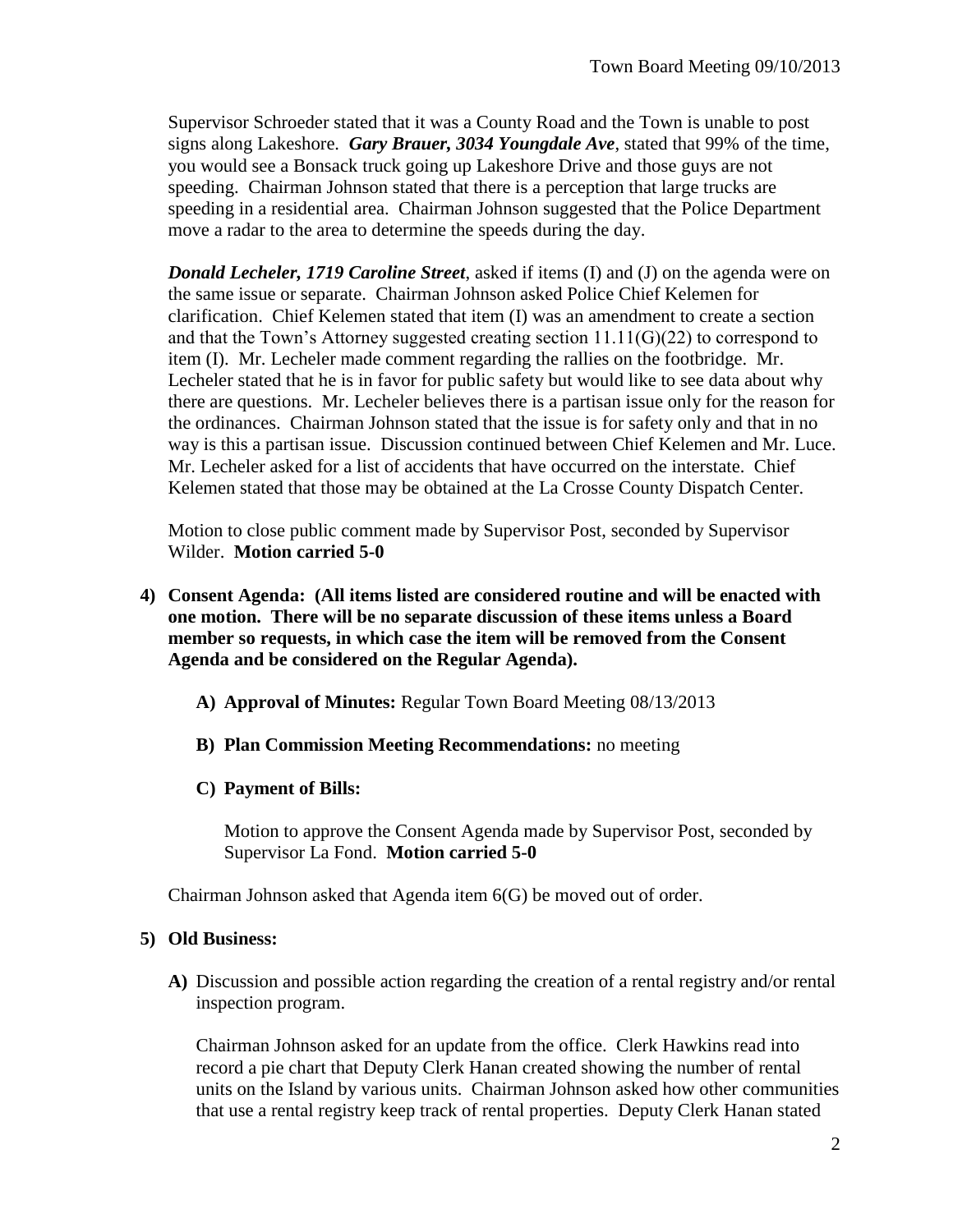that the City of La Crosse uses a self-reporting form, charges a fee of \$150 per rental unit, and has an inspection every 5 years. Deputy Clerk Hanan stated that she believes that La Crosse did a good job getting the word out when they initiated the Ordinance to compile the initial registry. Supervisor Post asked if there are other communities that are using a rental registry. Deputy Clerk Hanan stated that statewide, La Crosse seems to be about it. Chairman Johnson suggested that we wait and see what happens with La Crosse before we proceed further.

#### **6) New Business:**

**A)** Leah Larson, 1114 Bainbridge St., request approval for a third dog.

Leah Larson spoke on her behalf why she is requesting approval for a third dog.

Motion to approve Leah Larson's request for a third dog made by Supervisor Post, seconded by Supervisor Schroeder. **Motion carried 5-0**

**B)** Approval of a Temporary Class "B" Retailer's License for the French Island Lions for September 21, 2013 at the Community Center.

Motion to approve a Temporary Class "B" Retailer's License for the French Island Lions for September 21, 3013 at the Community Center made by Supervisor Wilder, seconded by Supervisor Schroeder. **Motion carried 5-0**

**C)** Board approval for the 2014 Cooperative Recycling Agreement.

Motion to approve the 2014 Cooperative Recycling Agreement made by Supervisor Wilder, seconded by Supervisor La Fond. **Motion carried 5-0**

**D)** Discussion and possible action regarding improvements to the Spillway boat landings.

Supervisor Wilder discussed with the Board, current and future projects for all Town of Campbell boat landings. Supervisor Wilder mentioned that to date, current revenues of \$11,185.63 have been generated through the fees collected. Supervisor Wilder mentioned that the ramp at Nelson Park was completed this summer. Supervisor Wilder read proposals into record from Doug Vinson Excavating for the remaining three ramps around the Island for a total of \$7370.00 plus the cost of the concrete slabs. Fisherman's Road landing would only have fill brought in. Supervisor Wilder stated that the total for the remaining three boat landings would be around \$17,000 to \$18,000 dollars. Supervisor Wilder stated that there is an excess of around \$2,000 remaining from this year's boat landing revenues. Chairman Johnson suggested that if there is time, to include Fisherman's Road landing to include a concrete slab there also. Chairman Johnson also suggested at looking for funding to dredge portions of the Bay at the Spillway South landing.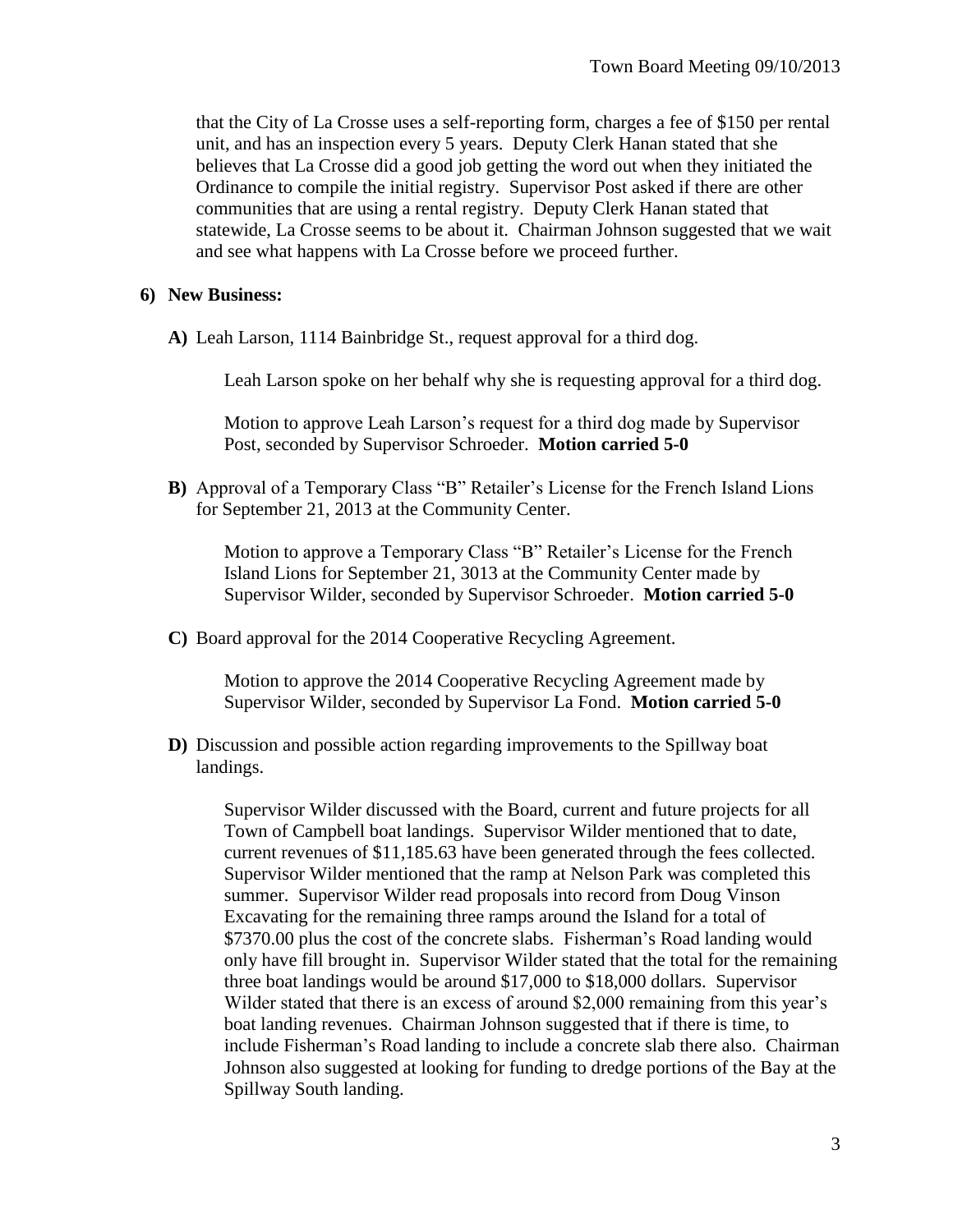Motion to approve the proposals made by Supervisor Wilder for excavating and cleaning up Spillway Drive Pool 7 landing, Pool 8, and Fisherman's Road to include cement slabs at Fisherman's boat landing made by Supervisor Post, seconded by Supervisor La Fond. **Motion carried 5-0**

**E)** Discussion and possible action to amend Section 10.06 (C) of the Town of Campbell Code of Ordinances relating to boat launching violation penalties, and Section 9.15 (B) relating to parking violation penalties.

Police Chief Kelemen stated to the Board that when the original ordinance was enacted, the forfeiture for a violation was \$132.90 and was directed to heavily enforce in a warning category. Chief Kelemen suggested \$35.00 for a violation for no boat launching permit. Chief Kelemen also suggested a \$100.00 penalty for handicap parking violations and \$50.00 for a fire hydrant parking violations.

Motion to amend Section 10.06 (C) of the Town of Campbell Code of Ordinance relating to boat launching violations penalties and Section 9.15(B) relating to parking violation penalties made by Supervisor Post, seconded by Supervisor Schroeder. **Motion carried 5-0**

**F)** Resolution No. 13-9-10 to amend the 2013 Town of Campbell Fee Schedule relating to parking violation fees.

Motion to approve Resolution 13-9-10 to amend the 2013 Town of Campbell Fee Schedule relating to parking violation fees as presented made by Supervisor Post, seconded by Supervisor Wilder. **Motion carried 5-0**

**G)** Discussion and possible action regarding the future use of the old Library room in Town Hall.

Supervisor Post stated that the item was placed on the agenda since the Library has almost moved out of the Town Hall. Supervisor Post would like to hear from all departments to determine how to use the available space. Chairman Johnson suggested that one person from each department sit down in a separate meeting and discuss any ideas and concerns. Supervisor Post will contact individuals from each department to set up a meeting time later in the week.

### **No further action taken**

**H)** Discussion and possible action on adding "No Parking" signs on Sky Harbour Drive.

Motion to create a "No Parking" zone on the north side of Sky Harbour Drive from Quillins, east to Bainbridge Street made by Supervisor Schroeder, seconded by Supervisor La Fond. **Motion carried 5-0**

**I)** Discussion and possible action to create Section 9.11 of the Town of Campbell Code of Ordinances relating to bridge and overpass safety.